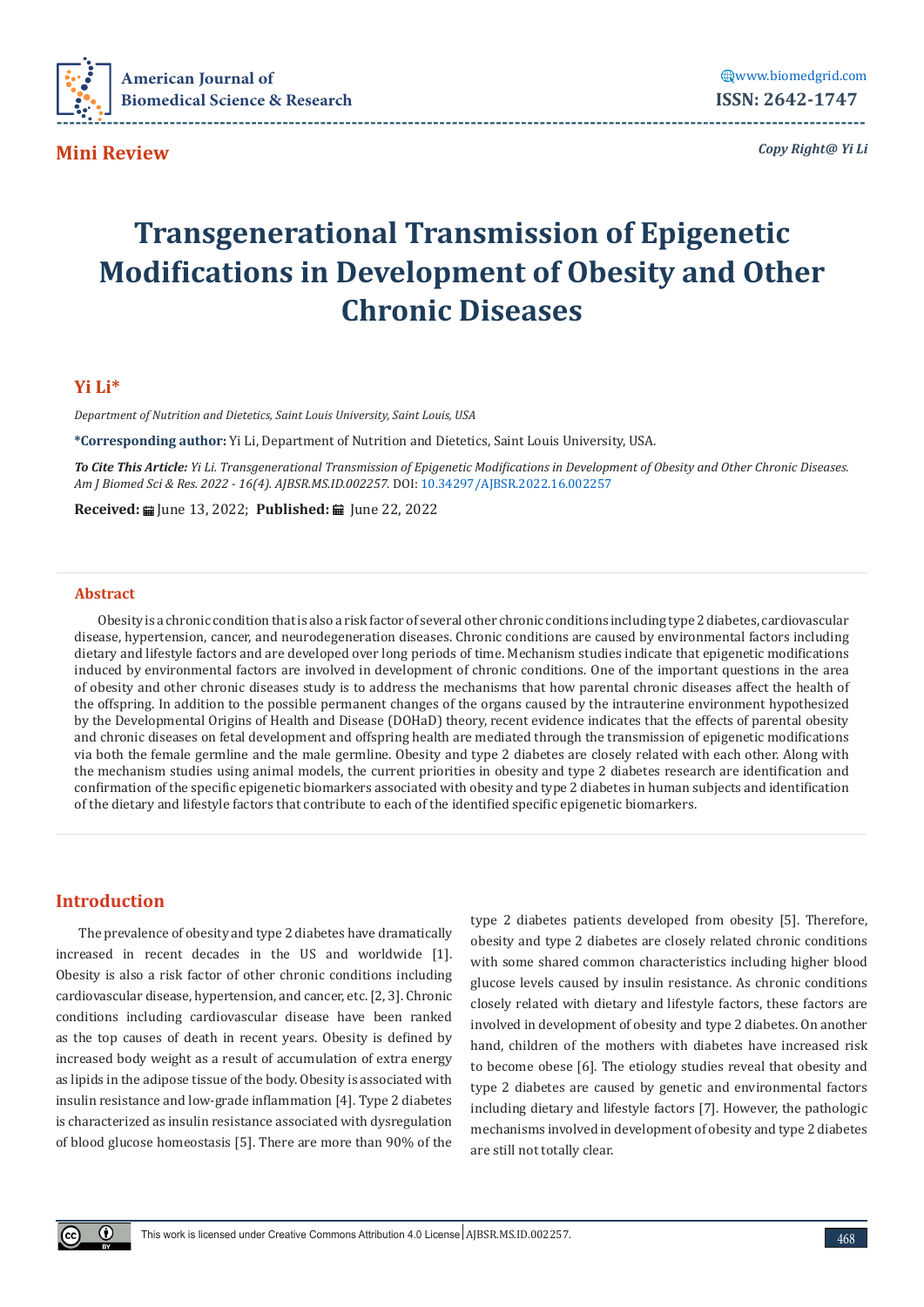# **Parental Effects on Development of Obesity**

It has been speculated by the Developmental Origins of Health and Disease (DOHaD) hypothesis that the fetal and infant phases of life have effects on development of adult obesity and metabolic disorders [8]. The fetus makes predictive adaptations in response to the factors in the intrauterine environment, resulting in permanent adjustments in organs involved in the homeostatic regulations to adapt the intrauterine and possible adverse postnatal environment [9]. These permanent changes of certain organs at specific developmental stages of the fetus caused by the intrauterine environment factors may have adverse long-term health effects on the adult offspring. This hypothesis can be perfectly used to explain that the children born to the mother exposed to famine during the pregnancy had increased adiposity and metabolic disorders [9]. However, organisms survive by adapting the constantly changing environment over the time not only at one time point.

Recent studies indicate that epigenetic modifications altered by environmental factors including dietary and lifestyle factors are involved in development of obesity and type 2 diabetes in addition to the involvement of genetic factors such as Single Nucleotide Polymorphisms (SNPs) [10-12]. Epigenetic modifications, the modifications on top of the genetic coding, are the modifications added to the genome rather than changing of the genetic coding. These epigenetic modifications typically include genomic DNA methylation, histone tail modifications, and Non-Coding Small RNAs (ncRNAs) such as microRNAs (miRNAs) [7]. It has been demonstrated that these epigenetic modifications can affect each other. For example, methyl CpG-binding protein 2 binds to methylated DNA and subsequently recruits enzymes such as histone deacetylases and histone demethylases to modify histones [13,14]. Environmental factors including dietary and lifestyle factors induce changed levels of epigenetic modifications and subsequently cause change of expression of genes involved in development of chronic diseases [7-15]. In real life, it takes long periods of time for the environmental factors to cause changes of epigenetic modifications involved in development of chronic conditions. That is why chronic conditions such as obesity, type 2 diabetes, and cardiovascular disease may take years and decades to develop.

# **Transgenerational Transmission of Epigenetic Modifications**

The statistical data indicate that increasing prevalence of childhood obesity is well correlated with increasing adulthood obesity and type 2 diabetes [1-16]. Human obesity and diabetes are associated with reproductive disorders including low fertility [17]. It is interesting to notice that the maternal effects are considered in most of the human studies addressing childhood obesity while the

sperms from the paternal side are being paid more attention when addressing reproductive issues of parents with obesity and other chronic conditions [16,17]. In addition, it has been demonstrated using rodent models that both maternal oocytes and paternal sperms with altered epigenetic modifications from obese parents are involved in adversely affecting health of the offspring [18-20]. When a recent study using mouse model to study the parentof- origin effects of obesity, an increased obesity incidence in the F4 generation maternal outcross male offspring was observed, indicating the obesity transmission was mainly passed via the female germline allele to the male offspring, while an increased obesity incidence in the F4 generation paternal outcross female offspring was observed, indicating the obesity transmission was mainly passed via the male germline allele to the female offspring [21]. These lines of evidence suggest that altered epigenetic modifications of gametes from obese parents are involved in passing on obesity to the offspring. The detailed mechanisms of transgenerational transmission of epigenetic modifications associated with chronic conditions are currently being studied further [22].

Research on transgenerational transmission indicates the obese male individuals affect the health of the offspring through the epigenetic modifications carried by the sperm, including altered levels of global DNA methylation, histone acetylation, and ncRNA [20-24]. Male obesity model induced by high-fat diet affect the metabolism and reproduction of the F1 generation associated with reduced sperm motility and increased DNA damage [25]. High-fat diet reduces global genomic DNA methylation levels in the sperm and in the spermatozoa of the offspring [26,27]. Increased H3K9 acetylation associated with decreased sirtuin 6 (SIRT6) deacetylases in the nucleus of male mouse sperm caused by high-fat diet is associated with increased DNA damage [28]. These results are further confirmed by that increased overall histone acetylation levels during sperm maturation caused by inhibition of histone deacetylase by Trichostatin A are associated with decreased sperm quantity and DNA damage [29, 30].

When high fat diet induced obesity mouse model was used to study the alteration of the sperm miRNA levels, differential expression of miRNAs was observed in the sperms of the obese mice induced by high fat diet, however the same set of the abundant miRNAs were not observed in the sperms of the F1 offspring male mice even the metabolic and reproductive phenotypes were also observed on the F2 offspring mice [24]. This probably means that there are other epigenetic modifications associated with the phenotypes involved in transgenerational transmission of obesity to the F2 offspring mice. This might also suggest that there are other mechanisms in addition to epigenetics involved in transgenerational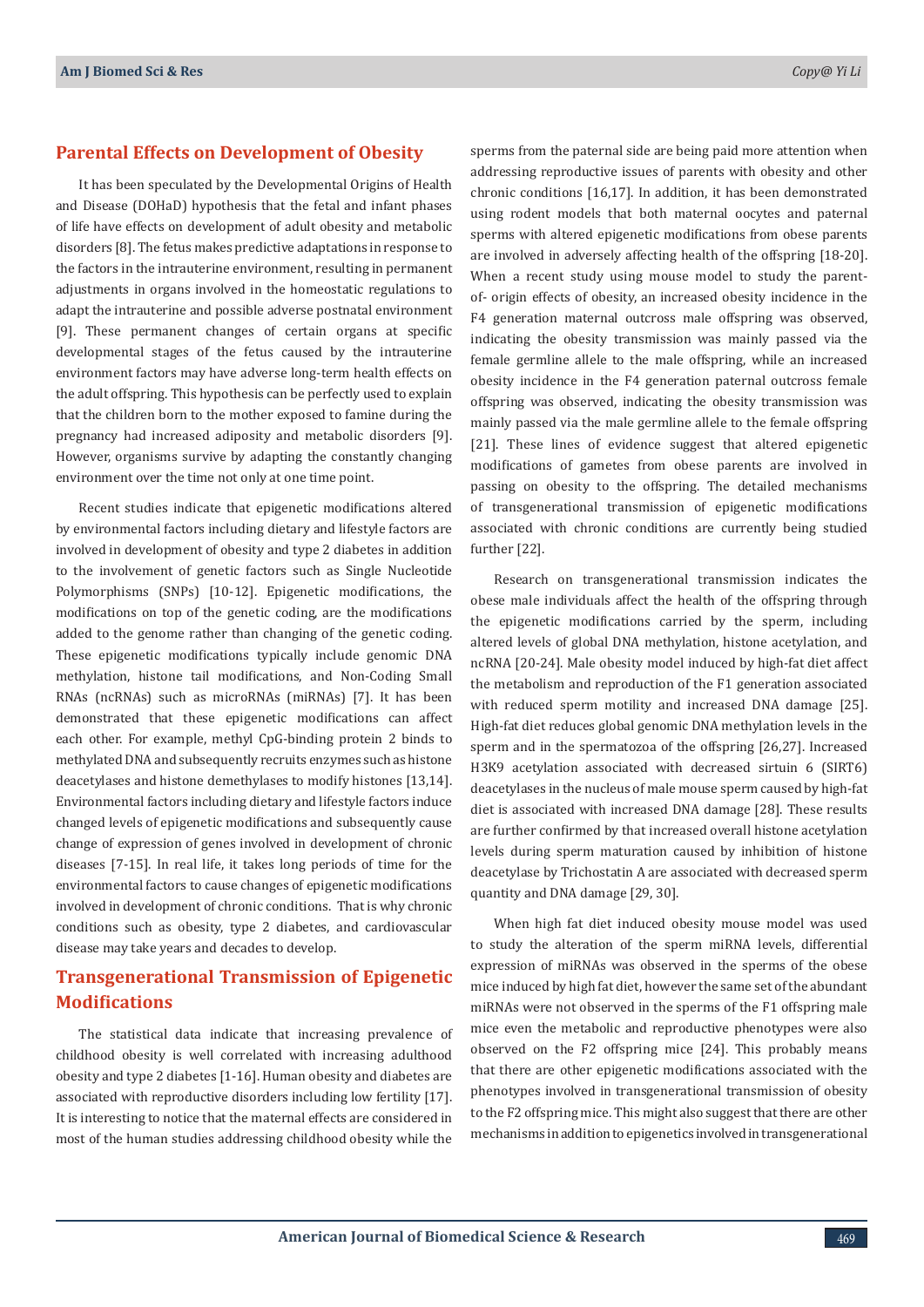transmission of obesity. DOHaD hypothesis might be one of the possible mechanisms. The effects of maternal obesity and type 2 diabetes on fetal development and offspring health are mediated through the epigenetic modifications transmitted from the mother to the offspring in addition to the possible permanent changes of the organs caused by the intrauterine environment hypothesized by the DOHaD theory [31]. Increased overall DNA methylation levels are observed in oocytes of mice of both high-fat diet and ob/ ob obese mouse models with increased methylation levels of the Leptin gene promoter and decreased methylation of the promoter of PPARα gene that encodes for a transcription factor mediating adipogenesis [18,32]. In the adipose tissues of diet induced obese mice, DNA methylation levels of the Leptin gene promoter and the binding of DNA Methyltransferases (DNMTs) are increased [33]. Differential methylation patterns are observed in oocytes of type 1 diabetes mouse model and bovine blastocytes under in vitro hyperinsulinemia [34,35]. Maternal diabetes of mouse models affects methylation levels of imprinted genes in oocytes associated with decreased expression of DNMTs [17].

### **Perspectives**

As epigenetic modifications can be altered by environmental factors including dietary and lifestyle factors, the mechanisms remain unclear how early life malnutrition including energy imbalance can have long-term effects such as obesity and metabolic disorders on the adult offspring. It is likely that epigenetic modifications from the gametes and the permanent adjustments in fetal organs resulted from the intrauterine environment factors are both involved in affecting health of the offspring. As epigenetic modifications such as DNA methylation affecting genetic alterations, the environment is also shaping species through epigenetic modifications during the selection process [36]. Since obesity is the chronic condition that is mostly related with dietary and lifestyle factors as the typical environmental factors, it is expected that many of the remaining questions related with the role of epigenetic modifications in development of chronic diseases will be first addressed in obesity and type 2 diabetes.

The knowledge of epigenetics in obesity and type 2 diabetes will accelerate the studies to address involvement of epigenetic modifications caused by environmental factors in development of other chronic conditions. In obesity and type 2 diabetes research, it is a priority at this time to identify and confirm the specific epigenetic biomarkers associated with obesity and type 2 diabetes in human subjects while the animal models are used to further study the mechanisms of transgenerational transmission of the epigenetic modifications [22]. These biomarkers can be used to develop prognosis strategies. Another priority is to identify the dietary and lifestyle factors that contribute to each of the identified specific

epigenetic biomarkers. This knowledge will facilitate developing management strategies for prevention and treatments. Some of the miRNA epigenetic biomarkers associated with obesity and type 2 diabetes may be used directly to develop drugs. For example, if a specific miRNA is identified to inhibit adipogenesis or to facilitate changing white adipocytes to become brown adipocytes, then this miRNA can be synthesized and delivered into white adipose tissues to treat obesity.

## **Funding**

This work was supported by startup funds from Saint Louis University to YL and by the Washington University Institute of Clinical and Translational Sciences which is, in part, supported by the NIH/National Center for Advancing Translational Sciences (NCATS), CTSA grant #UL1TR002345.

## **Conflicts of Interest**

The author declares no potential conflicts of interest.

## **References**

- 1. [Hales CM, Margaret D Carroll, Cheryl D Fryar, Cynthia L Ogden \(2017\)](https://pubmed.ncbi.nlm.nih.gov/29155689/) [Prevalence of Obesity Among Adults and Youth: United States, 2015-](https://pubmed.ncbi.nlm.nih.gov/29155689/) [2016. NCHS Data Brief 288: 1-8.](https://pubmed.ncbi.nlm.nih.gov/29155689/)
- 2. [De Pergola G, F Silvestris \(2013\) Obesity as a major risk factor for cancer](https://pubmed.ncbi.nlm.nih.gov/24073332/) [J Obes 2013: 291546.](https://pubmed.ncbi.nlm.nih.gov/24073332/)
- 3. [De Pergola G, Adele Nardecchia, Vito Angelo Giagulli, Vincenzo Triggiani,](https://pubmed.ncbi.nlm.nih.gov/23369137/) [Edoardo Guastamacchia, et al. \(2013\) Obesity and heart failure. Endocr](https://pubmed.ncbi.nlm.nih.gov/23369137/) [Metab Immune Disord Drug Targets 13\(1\): 51-57.](https://pubmed.ncbi.nlm.nih.gov/23369137/)
- 4. [Cirillo F Cecilia Catellani, Chiara Sartori, Pietro Lazzeroni, Sergio Amarri,](https://pubmed.ncbi.nlm.nih.gov/31207998/) [Maria Elisabeth Street \(2019\) Obesity, Insulin Resistance, and Colorectal](https://pubmed.ncbi.nlm.nih.gov/31207998/) [Cancer: Could miRNA Dysregulation Play a Role? Int J Mol Sci 20\(12\):](https://pubmed.ncbi.nlm.nih.gov/31207998/) [2922.](https://pubmed.ncbi.nlm.nih.gov/31207998/)
- 5. Leitner DR, Gema Frühbeck, Volkan Yumuk, Karin Schindler, Dragan Micic, et al. (2017) Obesity and Type 2 Diabetes: Two Diseases with a Need for Combined Treatment Strategies - EASO Can Lead the Way. Obes Facts 10(5): 483-492.
- 6. [Clausen TD, Elisabeth R Mathiesen, Torben Hansen, Oluf Pedersen, Dorte](https://pubmed.ncbi.nlm.nih.gov/19417040/) [M Jensen, et al. \(2009\) Overweight and the metabolic syndrome in adult](https://pubmed.ncbi.nlm.nih.gov/19417040/) [offspring of women with diet-treated gestational diabetes mellitus or](https://pubmed.ncbi.nlm.nih.gov/19417040/) [type 1 diabetes. J Clin Endocrinol Metab 94\(7\): 2464-2470.](https://pubmed.ncbi.nlm.nih.gov/19417040/)
- 7. [Ling C, T Ronn \(2019\) Epigenetics in Human Obesity and Type 2](https://pubmed.ncbi.nlm.nih.gov/30982733/) [Diabetes. Cell Metab 29\(5\): 1028-1044.](https://pubmed.ncbi.nlm.nih.gov/30982733/)
- 8. Choudhury M, J E Friedman (2011) Obesity: childhood obesity- methylate now, pay later? Nat Rev Endocrinol 7(8): 439-440.
- 9. [Fall CHD, K Kumaran \(2019\) Metabolic programming in early life in](https://pubmed.ncbi.nlm.nih.gov/30966889/) [humans. Philos Trans R Soc Lond B Biol Sci 374\(1770\): 20180123.](https://pubmed.ncbi.nlm.nih.gov/30966889/)
- 10. [Arkova OV, Mikhail P Ponomarenko, Dmitry A Rasskazov, Irina A](https://pubmed.ncbi.nlm.nih.gov/26694100/) [Drachkova, Tatjana V Arshinova, et al.](https://pubmed.ncbi.nlm.nih.gov/26694100/) (2015) Obesity-related known [and candidate SNP markers can significantly change affinity of TATA](https://pubmed.ncbi.nlm.nih.gov/26694100/)[binding protein for human gene promoters. BMC Genomics 16 \(Suppl](https://pubmed.ncbi.nlm.nih.gov/26694100/) [13\): p.5.](https://pubmed.ncbi.nlm.nih.gov/26694100/)
- 11. [Symonds M E, H Budge, A C Frazier Wood \(2013\) Epigenetics and](https://pubmed.ncbi.nlm.nih.gov/24081224/) [obesity: a relationship waiting to be explained. Hum Hered 75\(2-4\): 90-](https://pubmed.ncbi.nlm.nih.gov/24081224/) [97.](https://pubmed.ncbi.nlm.nih.gov/24081224/)